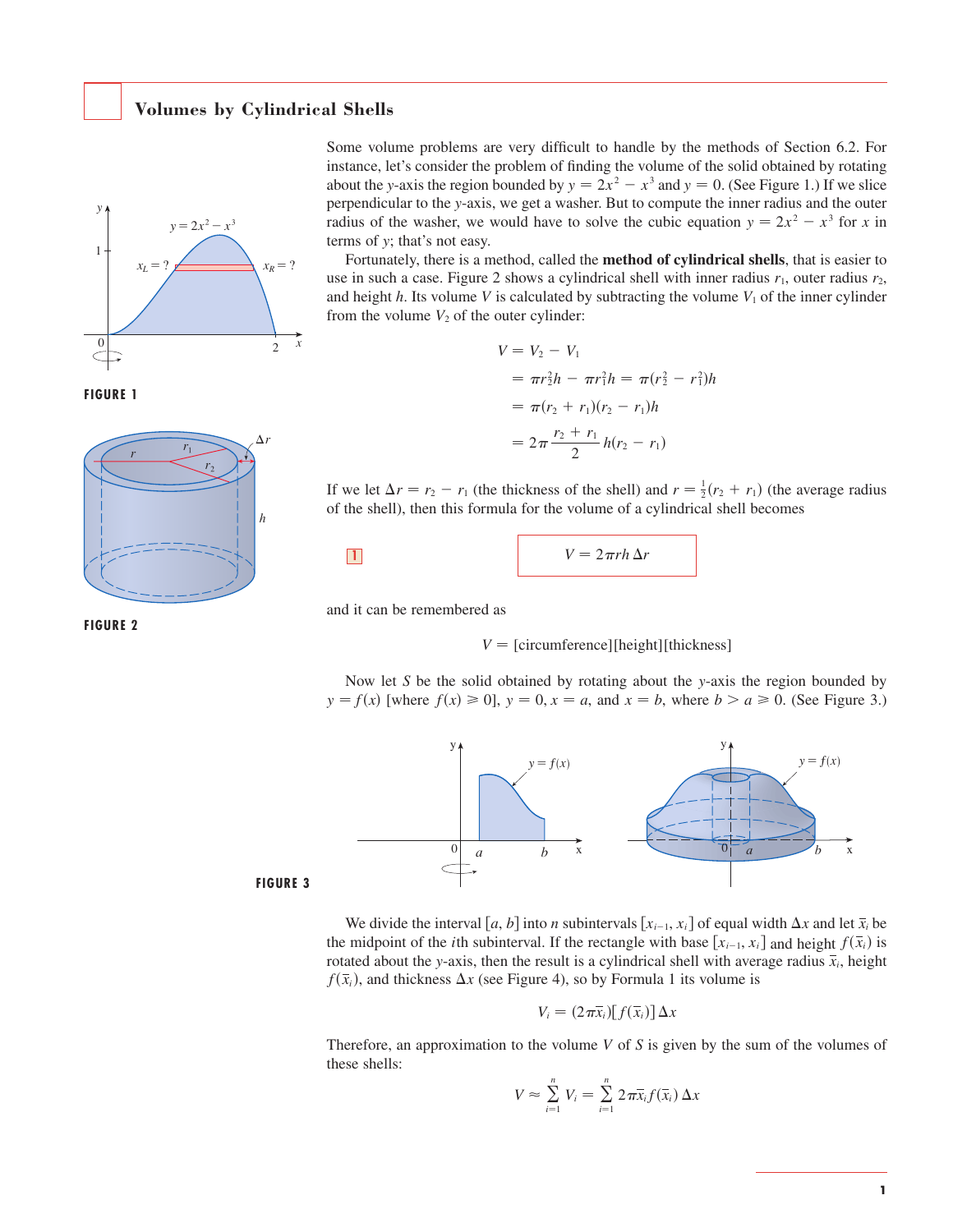

This approximation appears to become better as  $n \rightarrow \infty$ . But, from the definition of an integral, we know that

$$
\lim_{n\to\infty}\sum_{i=1}^n 2\pi\bar{x}_i f(\bar{x}_i) \Delta x = \int_a^b 2\pi x f(x) dx
$$

Thus, the following appears plausible:

The volume of the solid in Figure 3, obtained by rotating about the *y*-axis the Figure 5, obtain the curve  $y = f(x)$  from *a* to *b*, is **2**

$$
V = \int_{a}^{b} 2\pi x f(x) dx \quad \text{where } 0 \le a < b
$$

The argument using cylindrical shells makes Formula 2 seem reasonable, but later we will be able to prove it. (See Exercise 47.)

The best way to remember Formula 2 is to think of a typical shell, cut and flattened as in Figure 5, with radius *x*, circumference  $2\pi x$ , height  $f(x)$ , and thickness  $\Delta x$  or  $dx$ :



This type of reasoning will be helpful in other situations, such as when we rotate about lines other than the *y*-axis.

**EXAMPLE 1** Find the volume of the solid obtained by rotating about the y-axis the region **bounded** by  $y = 2x^2 - x^3$  and  $y = 0$ .

SOLUTION From the sketch in Figure 6 we see that a typical shell has radius  $x$ , circumfer-From the sketch in Figure 6 we see that a typical shell has radius x, corrected  $2\pi x$ , and height  $f(x) = 2x^2 - x^3$ . So, by the shell method, the volume is

$$
V = \int_0^2 (2\pi x)(2x^2 - x^3) dx = 2\pi \int_0^2 (2x^3 - x^4) dx
$$
  
=  $2\pi \left[\frac{1}{2}x^4 - \frac{1}{5}x^5\right]_0^2 = 2\pi (8 - \frac{32}{5}) = \frac{16}{5}\pi$ 

It can be verified that the shell method gives the same answer as slicing.



x



 $\mathbf{v}$ x 2  $2x^2 - x^3$ x x

**FIGURE 6**

**FIGURE 4**

■ ■ Figure 7 shows a computer-generated picture of the solid whose volume we computed in Example 1.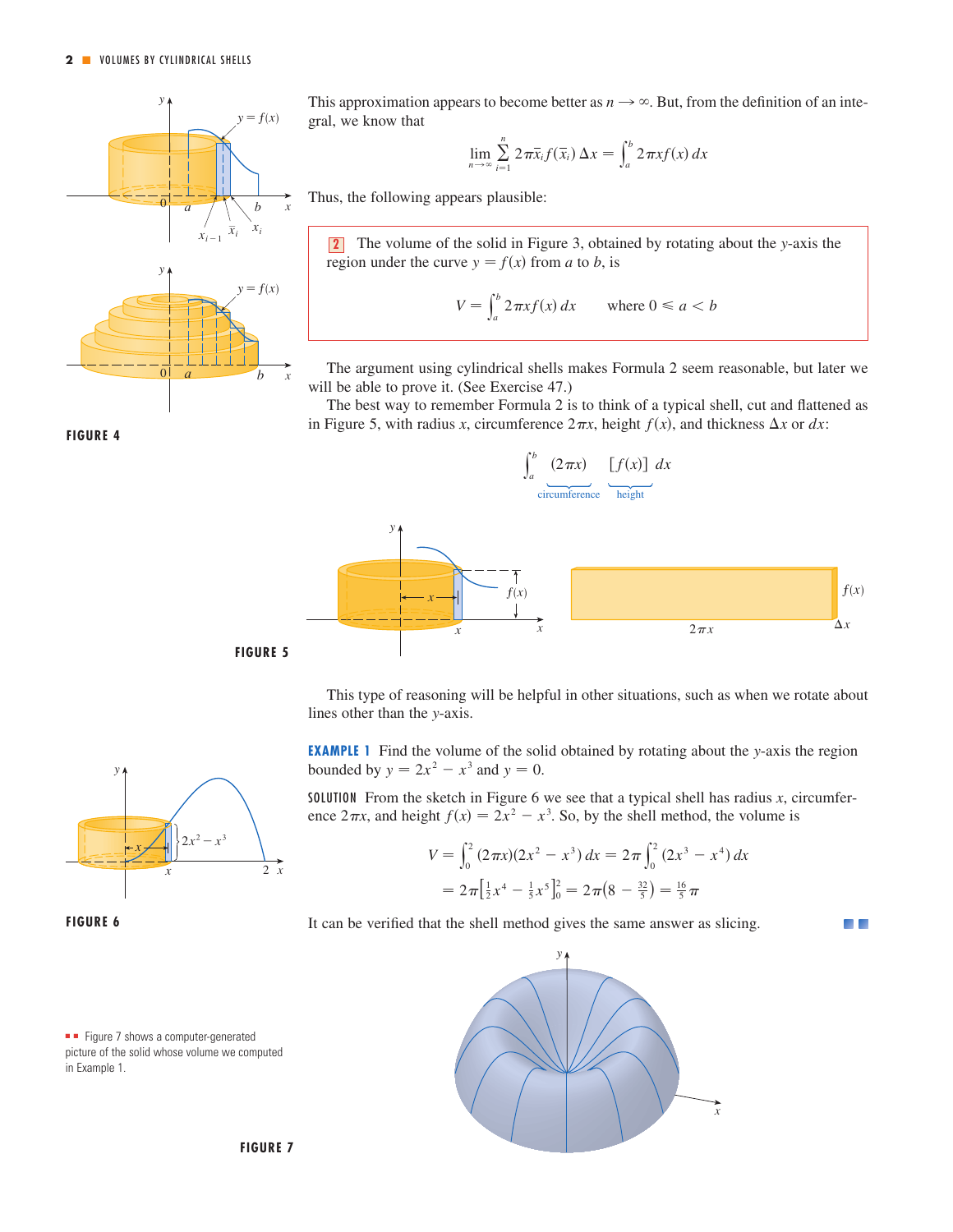- 44

NOTE • Comparing the solution of Example 1 with the remarks at the beginning of this section, we see that the method of cylindrical shells is much easier than the washer method for this problem. We did not have to find the coordinates of the local maximum and we did not have to solve the equation of the curve for x in terms of y. However, in other examples the methods of the preceding section may be easier.

**EXAMPLE 2** Find the volume of the solid obtained by rotating about the y-axis the region between  $y = x$  and  $y = x^2$ .

SOLUTION The region and a typical shell are shown in Figure 8. We see that the shell has radius *x*, circumference  $2\pi x$ , and height  $x - x^2$ . So the volume is

$$
V = \int_0^1 (2\pi x)(x - x^2) dx = 2\pi \int_0^1 (x^2 - x^3) dx
$$
  
=  $2\pi \left[ \frac{x^3}{3} - \frac{x^4}{4} \right]_0^1 = \frac{\pi}{6}$ 

As the following example shows, the shell method works just as well if we rotate about the *x*-axis. We simply have to draw a diagram to identify the radius and height of a shell.

**EXAMPLE 3** Use cylindrical shells to find the volume of the solid obtained by rotating about the *x*-axis the region under the curve  $y = \sqrt{x}$  from 0 to 1.

SOLUTION This problem was solved using disks in Example 2 in Section 6.2. To use shells we relabel the curve  $y = \sqrt{x}$  (in the figure in that example) as  $x = y^2$  in Figure 9. For rotation about the *x*-axis we see that a typical shell has radius *y*, circumference  $2\pi y$ , and height  $1 - y^2$ . So the volume is

$$
V = \int_0^1 (2\pi y)(1 - y^2) dy = 2\pi \int_0^1 (y - y^3) dy
$$

$$
= 2\pi \left[ \frac{y^2}{2} - \frac{y^4}{4} \right]_0^1 = \frac{\pi}{2}
$$

In this problem the disk method was simpler.

**EXAMPLE 4** Find the volume of the solid obtained by rotating the region bounded by  $y = x - x^2$  and  $y = 0$  about the line  $x = 2$ .

SOLUTION Figure 10 shows the region and a cylindrical shell formed by rotation about the line  $x = 2$ . It has radius  $2 - x$ , circumference  $2\pi(2 - x)$ , and height  $x - x^2$ .





The volume of the given solid is

$$
V = \int_0^1 2\pi (2 - x)(x - x^2) dx = 2\pi \int_0^1 (x^3 - 3x^2 + 2x) dx
$$
  
=  $2\pi \left[ \frac{x^4}{4} - x^3 + x^2 \right]_0^1 = \frac{\pi}{2}$ 







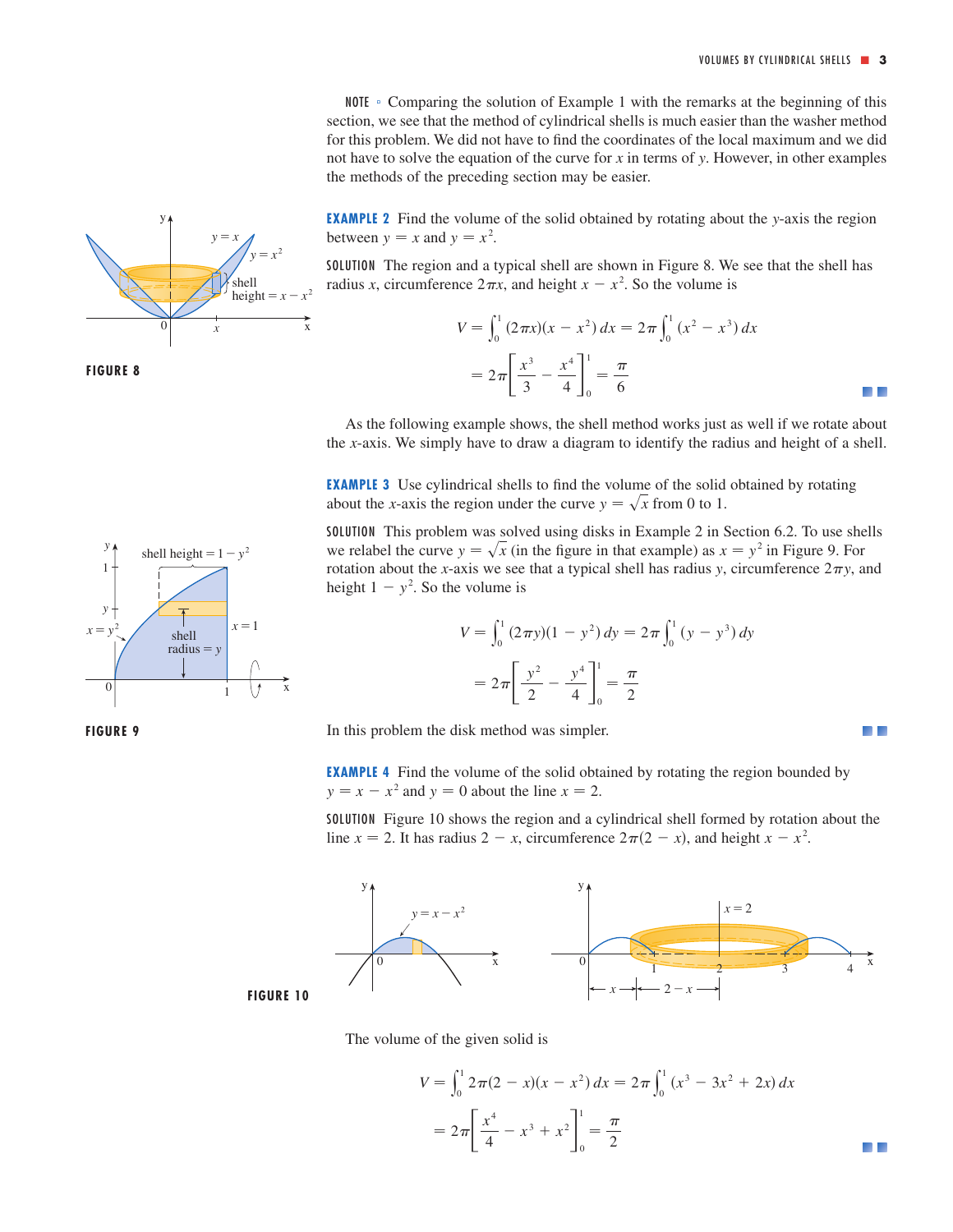

**1.** Let *S* be the solid obtained by rotating the region shown in the figure about the y-axis. Explain why it is awkward to use slicing to find the volume V of S. Sketch a typical approximating shell. What are its circumference and height? Use shells to find  $V$ .



**2.** Let S be the solid obtained by rotating the region shown in the figure about the y-axis. Sketch a typical cylindrical shell and find its circumference and height. Use shells to find the volume of . Do you think this method is preferable to slicing? Explain. *S*



**3–7** ■ Use the method of cylindrical shells to find the volume generated by rotating the region bounded by the given curves about the -axis. Sketch the region and a typical shell. *y*

**3.** 
$$
y = 1/x
$$
,  $y = 0$ ,  $x = 1$ ,  $x = 2$   
\n**4.**  $y = x^2$ ,  $y = 0$ ,  $x = 1$   
\n**5.**  $y = e^{-x^2}$ ,  $y = 0$ ,  $x = 0$ ,  $x = 1$   
\n**6.**  $y = 3 + 2x - x^2$ ,  $x + y = 3$   
\n**7.**  $y = 4(x - 2)^2$ ,  $y = x^2 - 4x + 7$ 

**8.** Let V be the volume of the solid obtained by rotating about the *y*-axis the region bounded by  $y = \sqrt{x}$  and  $y = x^2$ . Find V both by slicing and by cylindrical shells. In both cases draw a diagram to explain your method.

■■■■■■■■■■■■■

**9–14** Use the method of cylindrical shells to find the volume of the solid obtained by rotating the region bounded by the given curves about the *x*-axis. Sketch the region and a typical shell.

**9.** 
$$
x = 1 + y^2
$$
,  $x = 0$ ,  $y = 1$ ,  $y = 2$   
\n**10.**  $x = \sqrt{y}$ ,  $x = 0$ ,  $y = 1$   
\n**11.**  $y = x^3$ ,  $y = 8$ ,  $x = 0$   
\n**12.**  $x = 4y^2 - y^3$ ,  $x = 0$   
\n**13.**  $y = 4x^2$ ,  $2x + y = 6$   
\n**14.**  $x + y = 3$ ,  $x = 4 - (y - 1)^2$ 

**15–20** ■ Use the method of cylindrical shells to find the volume generated by rotating the region bounded by the given curves about the specified axis. Sketch the region and a typical shell.

**15.**  $y = x^2$ ,  $y = 0$ ,  $x = 1$ ,  $x = 2$ ; about  $x = 1$ **16.**  $y = x^2$ ,  $y = 0$ ,  $x = -2$ ,  $x = -1$ ; about the y-axis **17.**  $y = x^2$ ,  $y = 0$ ,  $x = 1$ ,  $x = 2$ ; about  $x = 4$ **18.**  $y = 4x - x^2$ ,  $y = 8x - 2x^2$ ; about  $x = -2$ **19.**  $y = \sqrt{x-1}$ ,  $y = 0$ ,  $x = 5$ ; about  $y = 3$ **20.**  $y = x^2$ ,  $x = y^2$ ; about  $y = -1$ ■■■■■■■■■■■■■

**21–26** ■ Set up, but do not evaluate, an integral for the volume of the solid obtained by rotating the region bounded by the given curves about the specified axis.

- **21.**  $y = \ln x$ ,  $y = 0$ ,  $x = 2$ ; about the *y*-axis **22.**  $y = x$ ,  $y = 4x - x^2$ ; about  $x = 7$ **23.**  $y = x^4$ ,  $y = \sin(\pi x/2)$ ; about  $x = -1$ **24.**  $y = 1/(1 + x^2)$ ,  $y = 0$ ,  $x = 0$ ,  $x = 2$ ; about  $x = 2$ **25.**  $x = \sqrt{\sin y}$ ,  $0 \le y \le \pi$ ,  $x = 0$ ; about  $y = 4$ **26.**  $x^2 - y^2 = 7$ ,  $x = 4$ ; about  $y = 5$ ■■■■■■■■■■■■■
- **27.** Use the Midpoint Rule with  $n = 4$  to estimate the volume obtained by rotating about the y-axis the region under the curve botained by following about<br> $y = \tan x, 0 \le x \le \pi/4$ .
- **28.** If the region shown in the figure is rotated about the y-axis to form a solid, use the Midpoint Rule with  $n = 5$  to estimate the volume of the solid.



**29–32** ■ Each integral represents the volume of a solid. Describe the solid.

**29.**  $\int_{0}^{3}$ **30.**  $2\pi \int_0^2$ **31.**  $\int_{0}^{1}$ **32.**  $\int_{0}^{\pi/4}$ ■■■■■■■■■■■■■  $\int_0^{x/2} 2\pi(\pi - x)(\cos x - \sin x) dx$  $\int_0^1 2\pi(3-y)(1-y^2) dy$ 0  $\frac{y}{1+y^2}$  *dy*  $\int_{0}^{3} 2\pi x^{5} dx$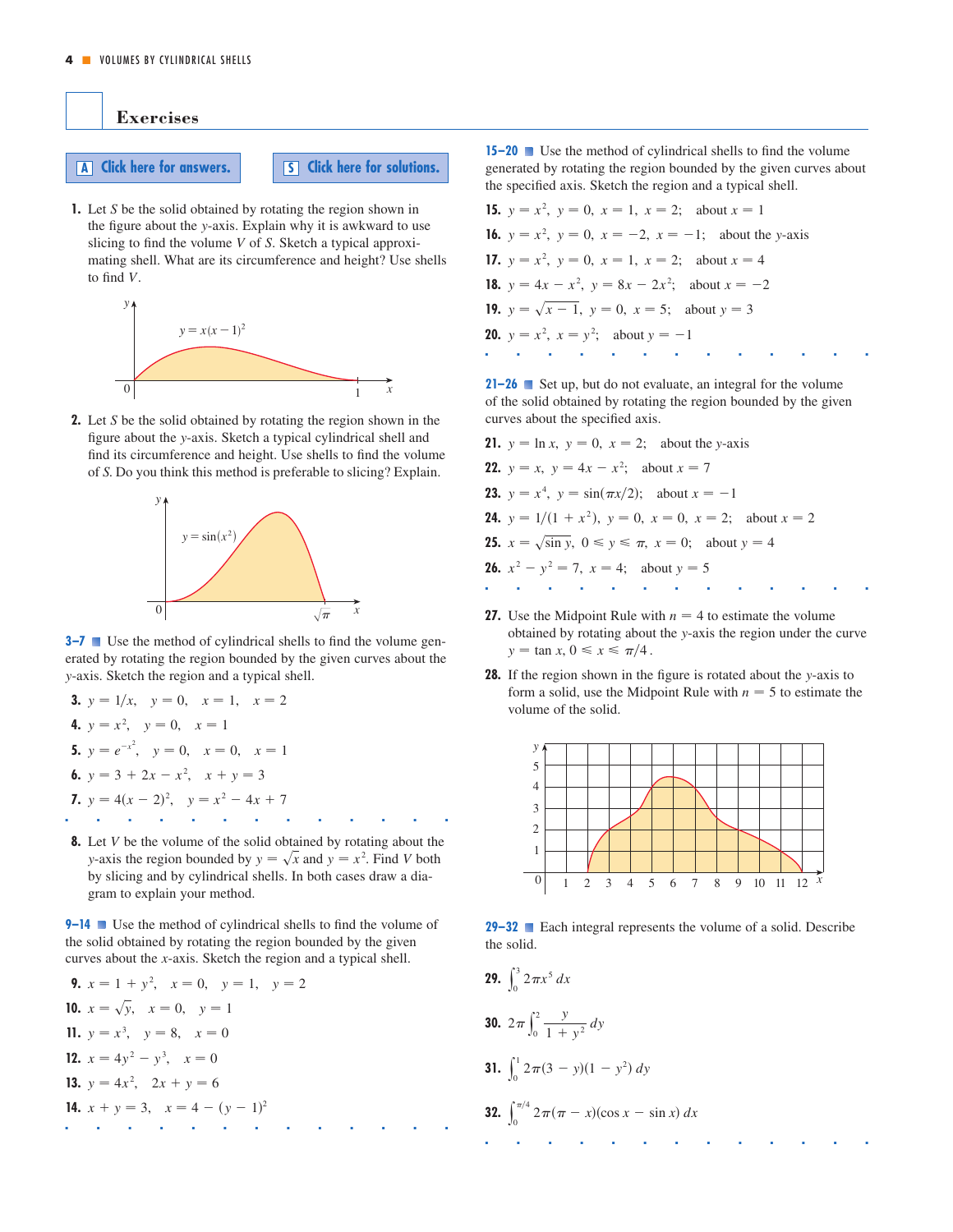**33–34** Use a graph to estimate the *x*-coordinates of the points of intersection of the given curves. Then use this information to estimate the volume of the solid obtained by rotating about the y-axis the region enclosed by these curves.

**33.** 
$$
y = 0
$$
,  $y = x + x^2 - x^4$   
\n**34.**  $y = x^4$ ,  $y = 3x - x^3$ 

**35–36** Use a computer algebra system to find the exact volume CAS of the solid obtained by rotating the region bounded by the given curves about the specified line.

**35.** 
$$
y = \sin^2 x
$$
,  $y = \sin^4 x$ ,  $0 \le x \le \pi$ ; about  $x = \pi/2$ 

**36.**  $y = x^3 \sin x$ ,  $y = 0$ ,  $0 \le x \le \pi$ ; about  $x = -1$ 

■■■■■■■■■■■■■

**37–42** ■ The region bounded by the given curves is rotated about the specified axis. Find the volume of the resulting solid by any method.

- **37.**  $y = x^2 + x 2$ ,  $y = 0$ ; about the *x*-axis
- **38.**  $y = x^2 3x + 2$ ,  $y = 0$ ; about the y-axis
- **39.**  $y = 5$ ,  $y = x + (4/x)$ ; about  $x = -1$

**40.**  $x = 1 - y^4$ ,  $x = 0$ ; about  $x = 2$ 

**41.**  $x^2 + (y - 1)^2 = 1$ ; about the y-axis

**42.**  $x^2 + (y - 1)^2 = 1$ ; about the *x*-axis

**43–45** ■ Use cylindrical shells to find the volume of the solid.

■■■■■■■■■■■■■

- **43.** A sphere of radius *r*
- **44.** The solid torus (a donut-shaped solid with radii  $R$  and  $r$ ) shown in the figure



- *x*-coordinates of the points of **45.** A right circular cone with height h and base radius r
	- ■■■■■■■■■■■■■
	- **46.** Suppose you make napkin rings by drilling holes with different diameters through two wooden balls (which also have different diameters). You discover that both napkin rings have the same height *h*, as shown in the figure.
		- (a) Guess which ring has more wood in it.
		- (b) Check your guess: Use cylindrical shells to compute the volume of a napkin ring created by drilling a hole with radius  $r$  through the center of a sphere of radius  $R$  and express the answer in terms of  $h$ .



**47.** We arrived at Formula 2,  $V = \int_a^b 2\pi x f(x) dx$ , by using cylindrical shells, but now we can use integration by parts to prove it using the slicing method of Section 6.2, at least for the case where  $f$  is one-to-one and therefore has an inverse function  $g$ . Use the figure to show that

$$
V = \pi b^2 d - \pi a^2 c - \int_c^d \pi [g(y)]^2 dy
$$

Make the substitution  $y = f(x)$  and then use integration by where the substitution  $y - f(x)$  and then use integration by parts on the resulting integral to prove that  $V = \int_a^b 2\pi x f(x) dx$ .

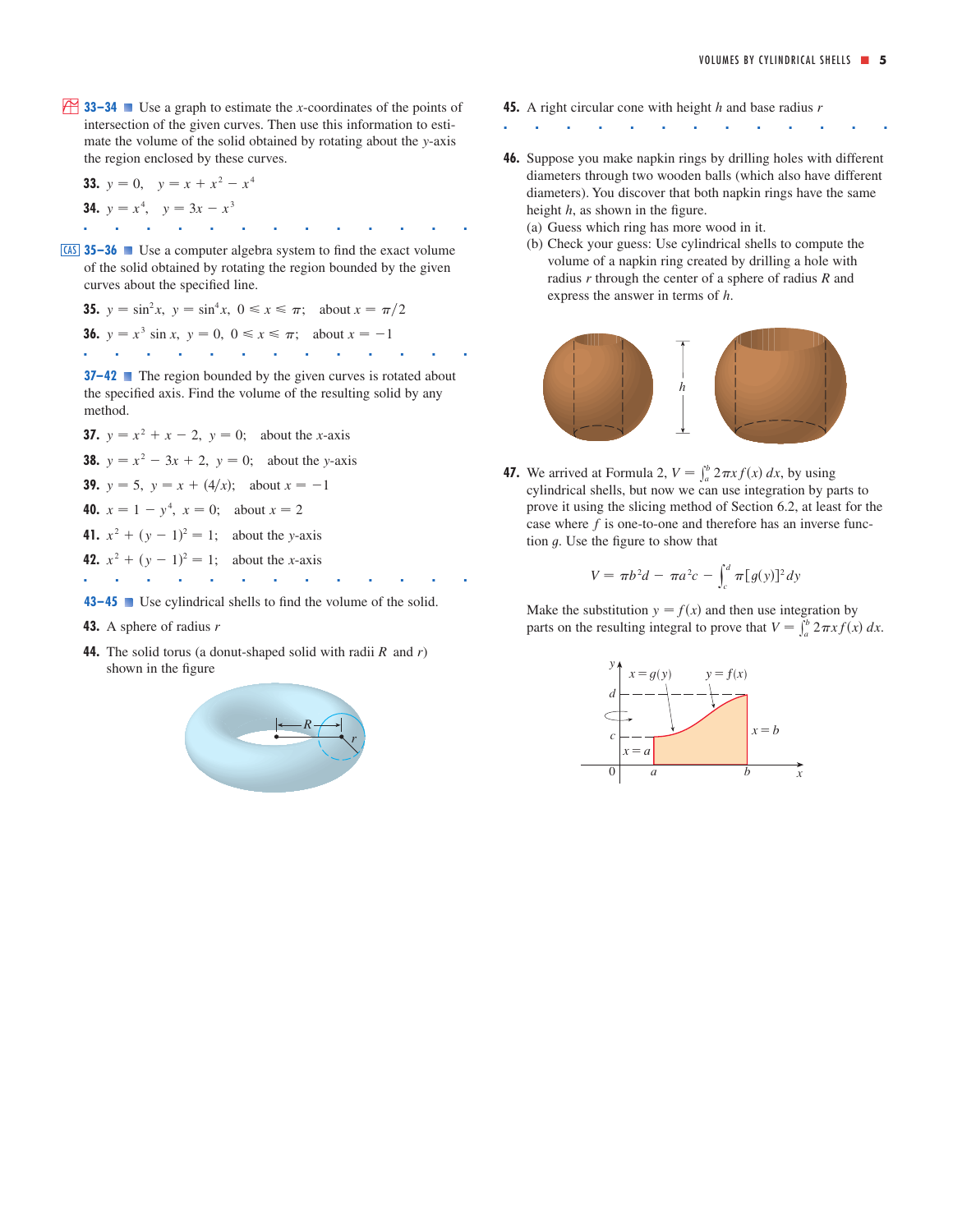<span id="page-5-0"></span>**Answers**

## **S [Click here for solutions.](#page-6-0)**

**1.** Circumference =  $2\pi x$ , height =  $x(x - 1)^2$ ;  $\pi/15$ 







**5.**  $\pi(1 - 1/e)$  **7.**  $16\pi$ 



- **15.**  $17\pi/6$  **17.**  $67\pi/6$  **19.**  $24\pi$ **21.**  $\int_{1}^{2} 2 \pi x \ln x \, dx$ **23.**  $\int_0^1 2\pi(x+1)\left[\sin(\pi x/2) - x^4\right] dx$ 17.  $67\pi/6$
- **25.**  $\int_0^{\pi} 2\pi (4 y) \sqrt{\sin y} dy$  **27.** 1.142

**29.** Solid obtained by rotating the region  $0 \le y \le x^4$ ,  $0 \le x \le 3$ about the y-axis

**31.** Solid obtained by rotating the region bounded by (i)  $x = 1 - y^2$ ,  $x = 0$ , and  $y = 0$ , or (ii)  $x = y^2$ ,  $x = 1$ , and  $y = 0$ 

about the line  $y = 3$ **33.** 0, 1.32; 4.05 **35. 37. 39.**  $8\pi(3 - \ln 4)$  **41.**  $4\pi/3$  **43.**  $\frac{4}{3}\pi r^3$  **45.**  $\frac{1}{3}\pi r^2 h$ 37.  $81\pi/10$ **35.**  $\frac{1}{32} \pi^3$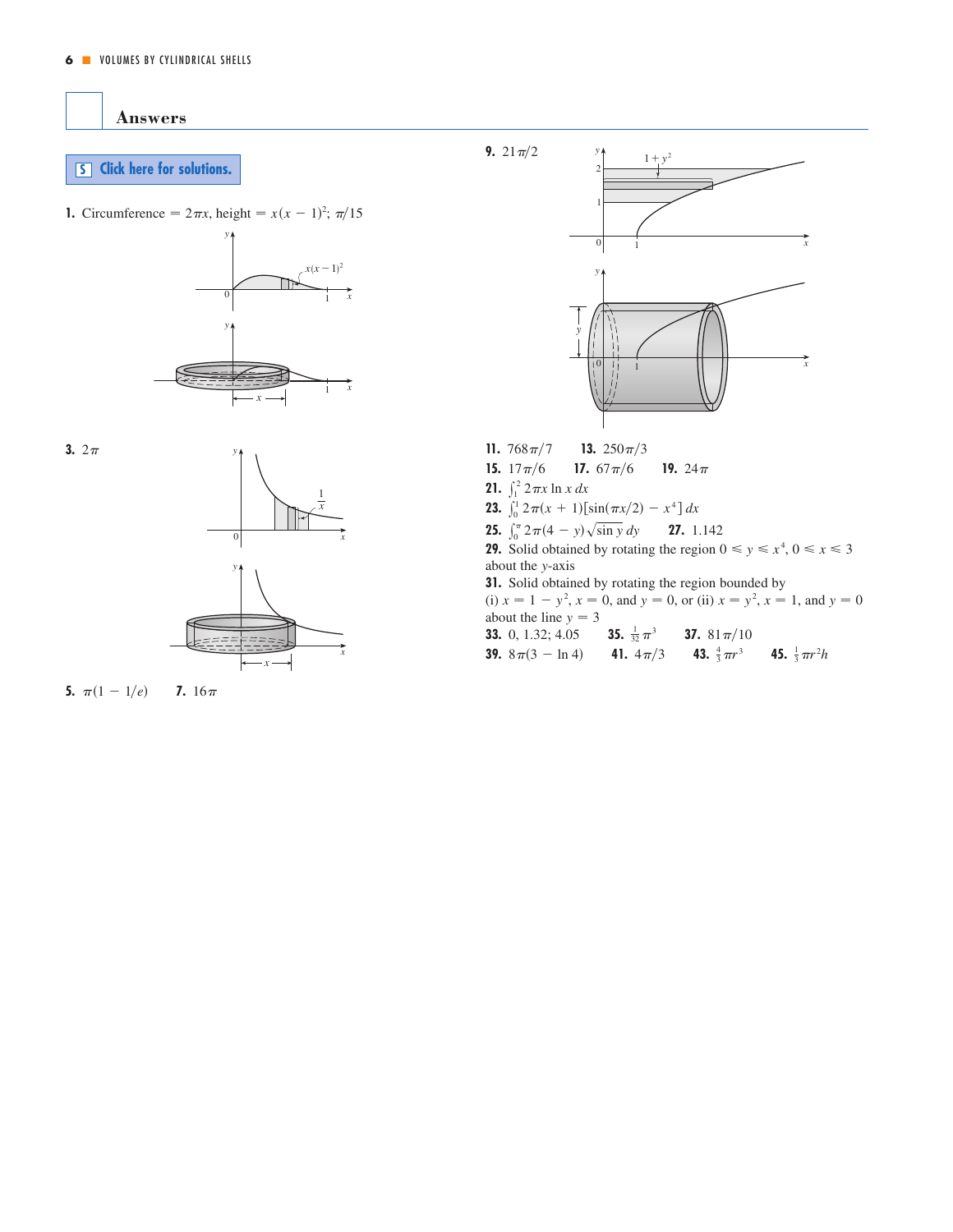## <span id="page-6-0"></span>**Solutions: Volumes by Cylindrical Shells**



**1.** If we were to use the "washer" method, we would first have  $x = g_2(y)$ to locate the local maximum point  $(a, b)$  of  $y = x(x - 1)^2$ using the methods of Chapter 4. Then we would have to solve the equation  $y = x(x - 1)^2$  for x in terms of y to obtain the functions  $x = g_1(y)$  and  $x = g_2(y)$  shown in the first figure. This step would be difficult because it involves the cubic formula. Finally we would find the volume using  $V = \pi \int_0^b \{ [g_1(y)]^2 - [g_2(y)]^2 \} dy.$ 

Using shells, we find that a typical approximating shell has radius x, so its circumference is  $2\pi x$ . Its height is y, that is,  $x(x - 1)^2$ . So the total volume is

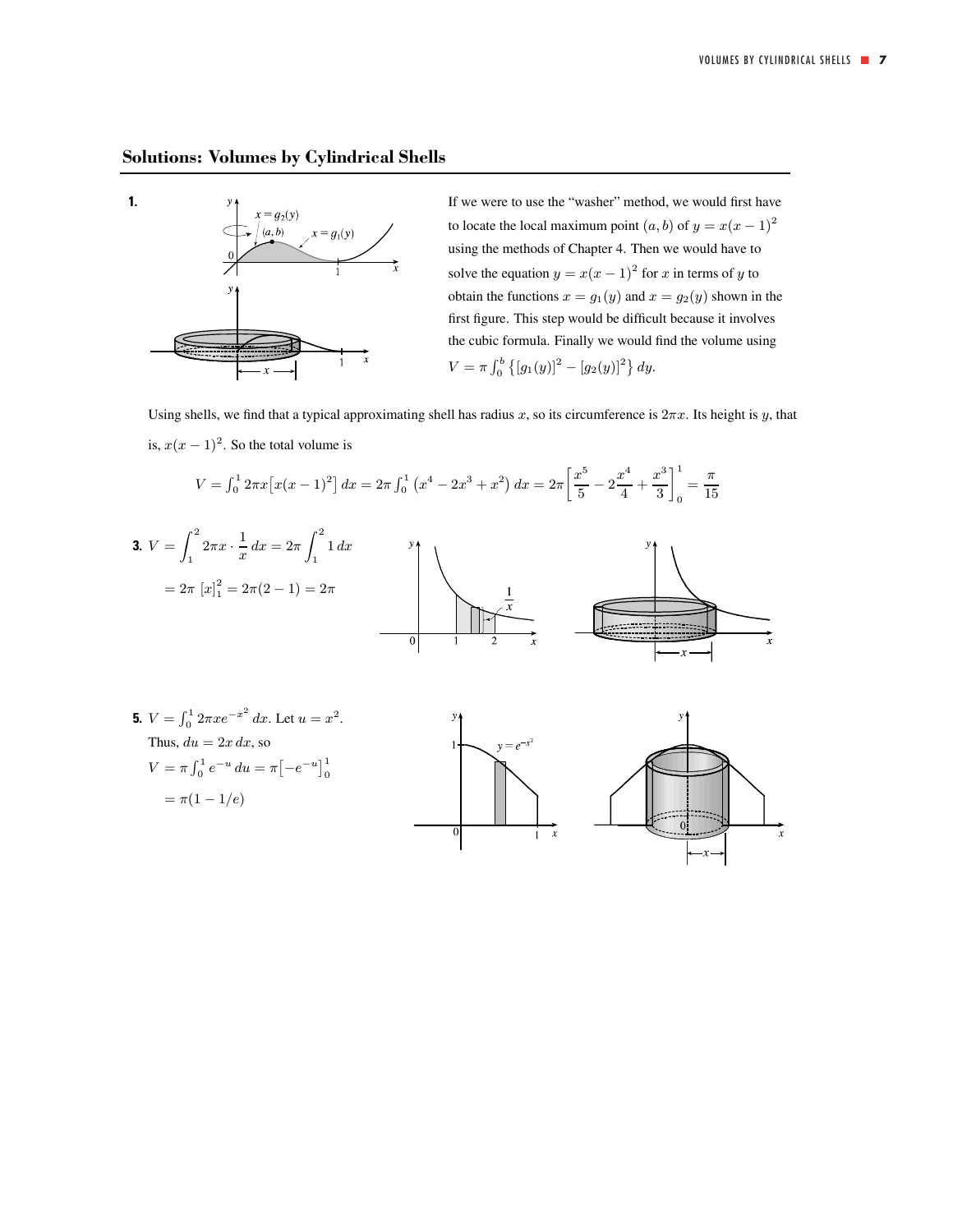**7.** The curves intersect when  $4(x - 2)^2 = x^2 - 4x + 7 \Leftrightarrow 4x^2 - 16x + 16 = x^2 - 4x + 7 \Leftrightarrow$  $3x^2 - 12x + 9 = 0 \Leftrightarrow 3(x^2 - 4x + 3) = 0 \Leftrightarrow 3(x - 1)(x - 3) = 0$ , so  $x = 1$  or 3. V =  $2\pi \int_1^3 \left\{ x \left[ (x^2 - 4x + 7) - 4(x - 2)^2 \right] \right\} dx = 2\pi \int_1^3 \left[ x(x^2 - 4x + 7 - 4x^2 + 16x - 16) \right] dx$  $= 2\pi \int_1^3 \left[ x(-3x^2 + 12x - 9) \right] dx = 2\pi (-3) \int_1^3 (x^3 - 4x^2 + 3x) dx = -6\pi \left[ \frac{1}{4}x^4 - \frac{4}{3}x^3 + \frac{3}{2}x^2 \right]_1^3$  $= -6\pi \left[ \left( \frac{81}{4} - 36 + \frac{27}{2} \right) - \left( \frac{1}{4} - \frac{4}{3} + \frac{3}{2} \right) \right] = -6\pi \left( 20 - 36 + 12 + \frac{4}{3} \right) = -6\pi \left( -\frac{8}{3} \right) = 16\pi$ 



**9.** 
$$
V = \int_1^2 2\pi y (1 + y^2) dy = 2\pi \int_1^2 (y + y^3) dy = 2\pi \left[ \frac{1}{2} y^2 + \frac{1}{4} y^4 \right]_1^2
$$

$$
= 2\pi \left[ (2 + 4) - \left( \frac{1}{2} + \frac{1}{4} \right) \right] = 2\pi \left( \frac{21}{4} \right) = \frac{21\pi}{2}
$$

$$
y \uparrow
$$







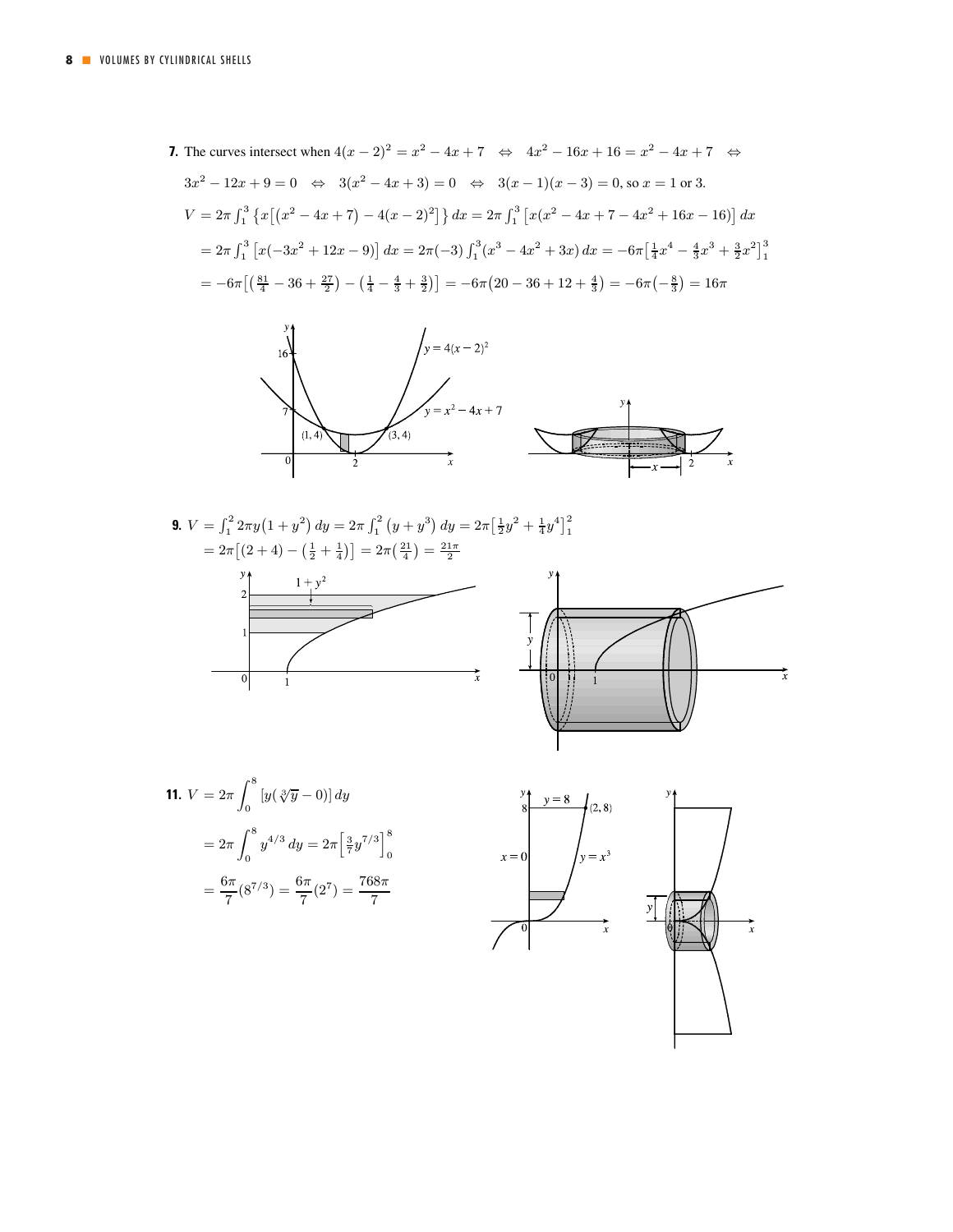**13.** The curves intersect when  $4x^2 = 6 - 2x \Leftrightarrow 2x^2 + x - 3 = 0 \Leftrightarrow (2x + 3)(x - 1) = 0 \Leftrightarrow x = -\frac{3}{2}$  or 1. Solving the equations for x gives us  $y = 4x^2 \Rightarrow x = \pm \frac{1}{2}\sqrt{y}$  and  $2x + y = 6 \Rightarrow x = -\frac{1}{2}y + 3$ .

$$
V = 2\pi \int_0^4 \left\{ y \left[ \left( \frac{1}{2} \sqrt{y} \right) - \left( -\frac{1}{2} \sqrt{y} \right) \right] \right\} dy + 2\pi \int_4^9 \left\{ y \left[ \left( -\frac{1}{2} y + 3 \right) - \left( -\frac{1}{2} \sqrt{y} \right) \right] \right\} dy
$$
  
\n
$$
= 2\pi \int_0^4 (y \sqrt{y}) dy + 2\pi \int_4^9 \left( -\frac{1}{2} y^2 + 3y + \frac{1}{2} y^{3/2} \right) dy = 2\pi \left[ \frac{2}{5} y^{5/2} \right]_0^4 + 2\pi \left[ -\frac{1}{6} y^3 + \frac{3}{2} y^2 + \frac{1}{5} y^{5/2} \right]_4^9
$$
  
\n
$$
= 2\pi \left( \frac{2}{5} \cdot 32 \right) + 2\pi \left[ \left( -\frac{243}{2} + \frac{243}{2} + \frac{243}{5} \right) - \left( -\frac{32}{3} + 24 + \frac{32}{5} \right) \right]
$$
  
\n
$$
= \frac{128}{5} \pi + 2\pi \left( \frac{433}{15} \right) = \frac{1250}{15} \pi = \frac{250}{3} \pi
$$
  
\n
$$
\left( -\frac{3}{2}, 9 \right)
$$
  
\n
$$
\left\{ y = 4x^2 \right\}
$$
  
\n
$$
y = 0
$$
  
\n
$$
y = 0
$$
  
\n
$$
y = 0
$$
  
\n
$$
y = 0
$$
  
\n
$$
y = 0
$$
  
\n
$$
y = 0
$$
  
\n
$$
y = 0
$$
  
\n
$$
y = 0
$$
  
\n
$$
y = 0
$$
  
\n
$$
y = 0
$$
  
\n
$$
y = 0
$$
  
\n
$$
y = 0
$$
  
\n
$$
y = 0
$$
  
\n
$$
y = 0
$$
  
\n
$$
y =
$$

**15.** 
$$
V = \int_1^2 2\pi (x - 1)x^2 dx = 2\pi \left[\frac{1}{4}x^4 - \frac{1}{3}x^3\right]_1^2
$$

$$
= 2\pi \left[\left(4 - \frac{8}{3}\right) - \left(\frac{1}{4} - \frac{1}{3}\right)\right] = \frac{17}{6}\pi
$$



**17.** 
$$
V = \int_1^2 2\pi (4 - x) x^2 dx = 2\pi \left[ \frac{4}{3} x^3 - \frac{1}{4} x^4 \right]_1^2
$$

$$
= 2\pi \left[ \left( \frac{32}{3} - 4 \right) - \left( \frac{4}{3} - \frac{1}{4} \right) \right] = \frac{67}{6} \pi
$$



**19.** 
$$
V = \int_0^2 2\pi (3 - y)(5 - x) dy
$$
  
\n
$$
= \int_0^2 2\pi (3 - y)(5 - y^2 - 1) dy
$$
  
\n
$$
= \int_0^2 2\pi (12 - 4y - 3y^2 + y^3) dy
$$
  
\n
$$
= 2\pi [12y - 2y^2 - y^3 + \frac{1}{4}y^4]_0^2
$$
  
\n
$$
= 2\pi (24 - 8 - 8 + 4) = 24\pi
$$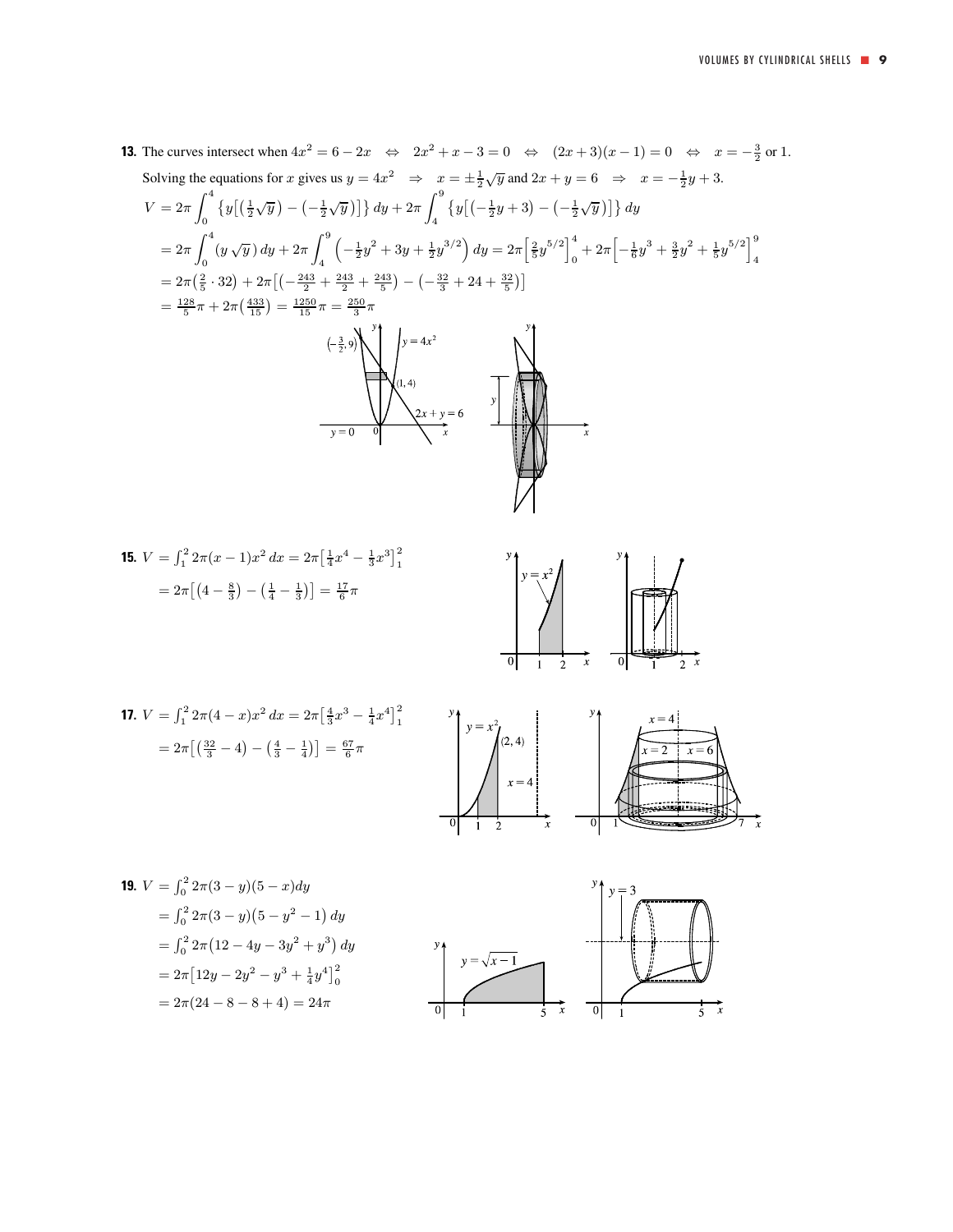



- **27.**  $\Delta x = \frac{\pi/4 0}{4} = \frac{\pi}{16}.$  $V = \int_0^{\pi/4} 2\pi x \tan x \, dx \approx 2\pi \cdot \frac{\pi}{16} \left( \frac{\pi}{32} \tan \frac{\pi}{32} + \frac{3\pi}{32} \tan \frac{3\pi}{32} + \frac{5\pi}{32} \tan \frac{5\pi}{32} + \frac{7\pi}{32} \tan \frac{7\pi}{32} \right) \approx 1.142$
- **29.**  $\int_0^3 2\pi x^5 dx = 2\pi \int_0^3 x(x^4) dx$ . The solid is obtained by rotating the region  $0 \le y \le x^4$ ,  $0 \le x \le 3$  about the *y*-axis using cylindrical shells.
- **31.**  $\int_0^1 2\pi(3-y)(1-y^2) dy$ . The solid is obtained by rotating the region bounded by (i)  $x = 1 y^2$ ,  $x = 0$ , and  $y = 0$  or (ii)  $x = y^2$ ,  $x = 1$ , and  $y = 0$  about the line  $y = 3$  using cylindrical shells.



**33.**  $\frac{1.2}{2}$  From the graph, the curves intersect at  $x = 0$  and at  $x = a \approx 1.32$ , with  $x + x<sup>2</sup> - x<sup>4</sup> > 0$  on the interval  $(0, a)$ . So the volume of the solid obtained by rotating the region about the  $y$ -axis is

$$
V = 2\pi \int_0^a \left[ x(x + x^2 - x^4) \right] dx = 2\pi \int_0^a (x^2 + x^3 - x^5) dx
$$
  
=  $2\pi \left[ \frac{1}{3} x^3 + \frac{1}{4} x^4 - \frac{1}{6} x^6 \right]_0^a \approx 4.05$